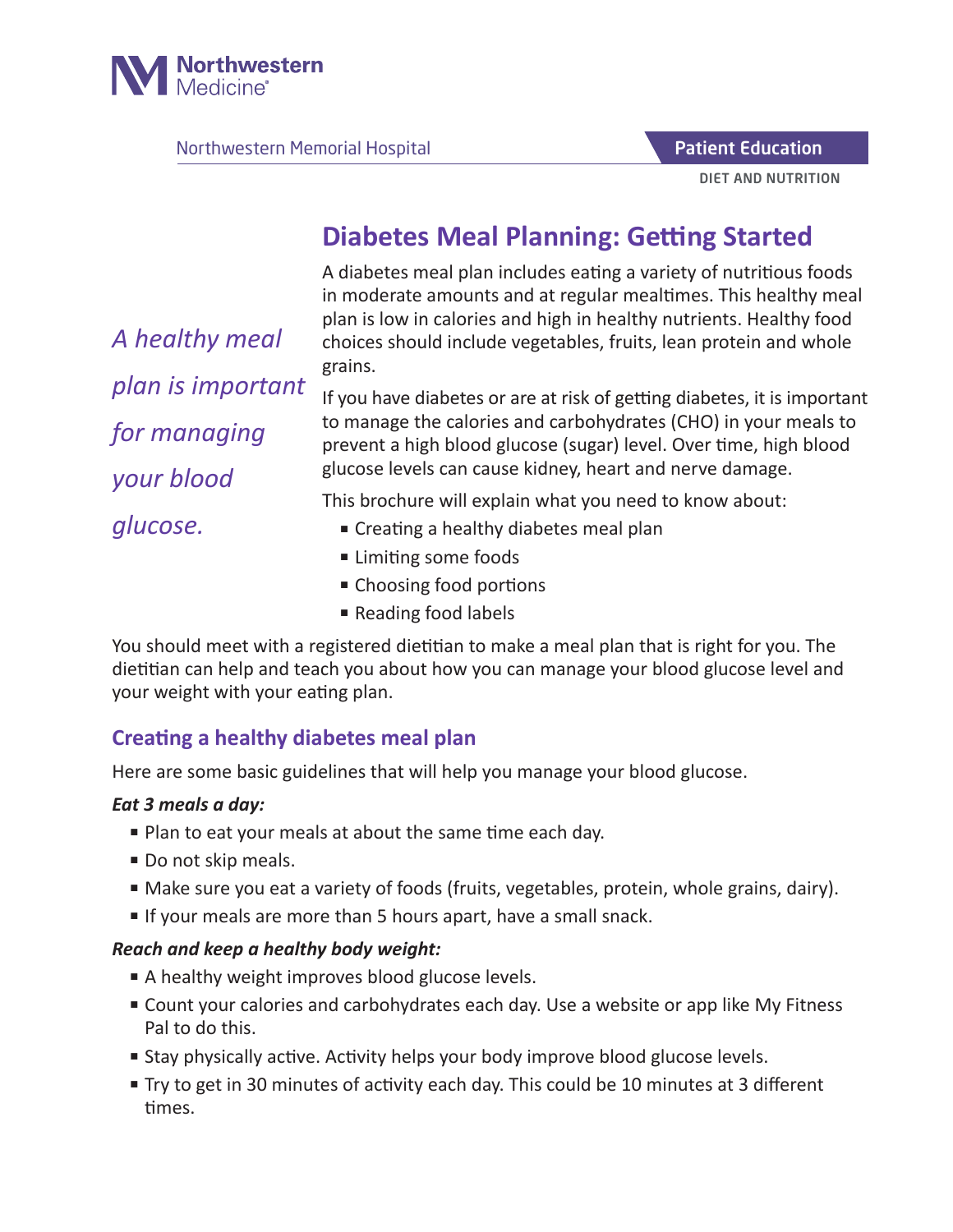#### *Manage your blood glucose:*

- Take your medications as prescribed.
- Eat 3 meals a day and plan for snacks.
- Count your calories and carbohydrates daily.
- Check your blood glucose regularly.
- Include some form of exercise in your day.
- Follow your care team's guidelines.

#### *Enjoy healthy carbohydrates*

While all foods can affect your blood glucose, carbohydrates (CHOs) may have the biggest impact. A **consistent carbohydrate meal plan** can help manage your blood glucose. This means that you eat the same amount of CHOs at each meal.

Examples of healthy CHOs are:

- Starches (whole grain bread, brown rice, whole grain pasta)
- Beans (lentils, chickpeas)
- Starchy vegetables (winter squash, potatoes, corn, peas)
- Fruit (apples, grapes, oranges)
- Low-fat dairy products (low-fat milk; light, flavored yogurt)

### **Foods to limit**

Over time, high blood glucose levels can damage your heart and blood vessels. Some foods can also increase your risk of heart disease and stroke. Avoid foods such as:

- Foods high in calories
- Foods high in saturated fats (high-fat meats, such as beef, hot dogs, deli meats, sausage, bacon)
- Foods with excess fat from animal products (butter, bacon, mayonnaise, cheese, creamy salad dressings, fried foods)
- Foods with trans fats (margarine, bakery foods, processed foods)
- Processed foods and added salt (sodium) in your meals
- Foods high in sugar:
	- Flavored yogurt
	- Ice cream
	- Juice
	- Dried fruit
	- Syrup-packed canned fruit
	- Fruit spread (jams, jellies)
	- Bakery goods (cookies, cake, pastry)
	- Candy
	- Crackers
	- Sugar-sweetened cereals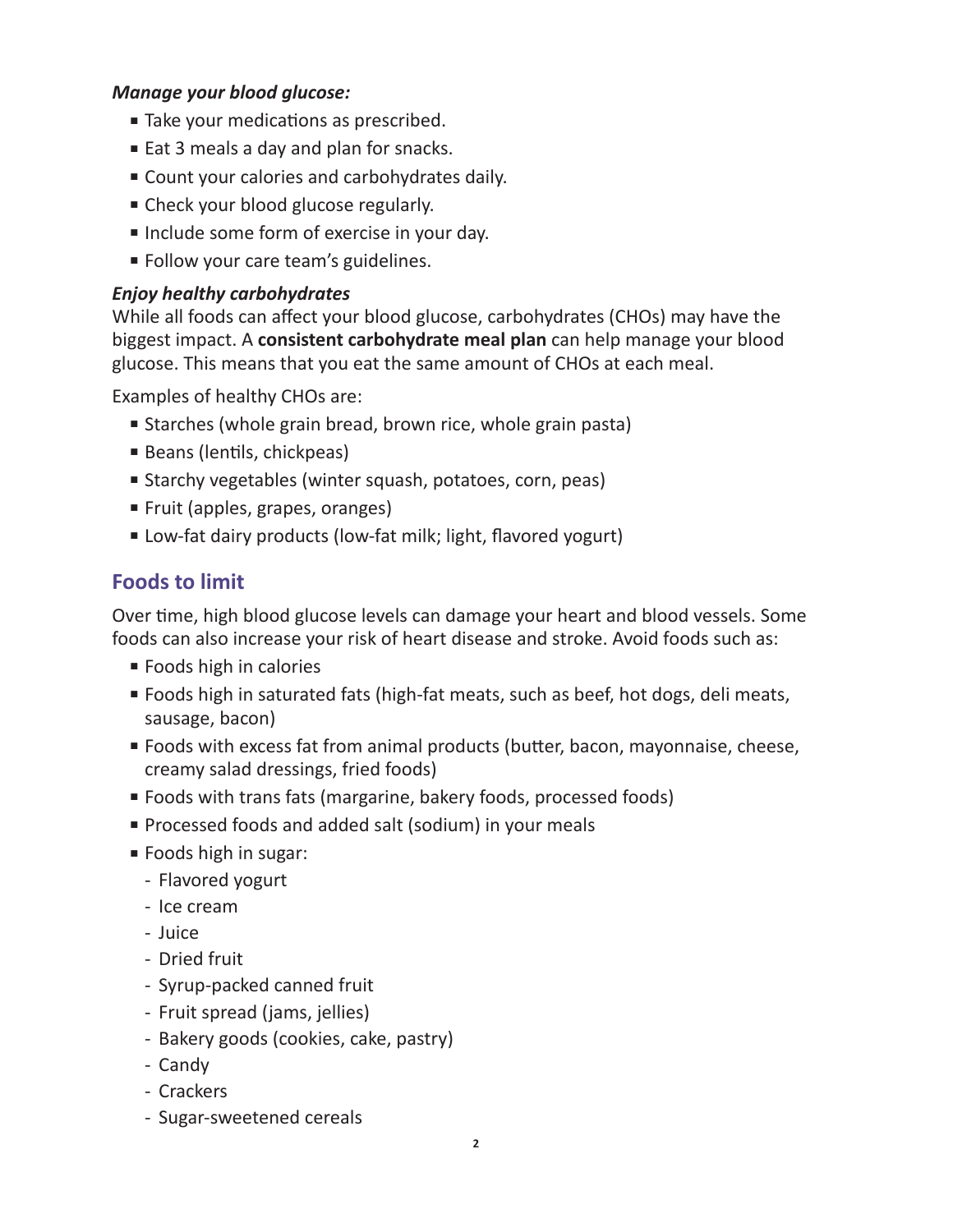- Sweetened drinks (soft drinks, sweetened drink mixes, Kool-Aid®)
- Sweeteners (sugar, honey, molasses, syrup)
- Before choosing to drink alcohol, talk with your physician.

### **Food portion choices**

#### *Watch portion sizes:*

- Large portions of even healthy foods can cause high blood glucose.
- Make sure each of your meals has the same amount of CHOs.
- Follow the My Plate Planner at **myplate.gov**.

#### *Use My Plate Planner*

Create a healthy plate that will help to keep your blood glucose levels in an acceptable range. Choose foods from the Appendix Food Charts, and follow the plate method's 4 easy steps (Figure 1):

- 1. Draw a line down the middle of your plate and fill 1/2 of your plate with nonstarchy vegetables.
- 2. Draw another line across the middle of the other 1/2 of your plate and fill 1/4 of your plate with a grain or starchy vegetable. Fill the last 1/4 of your plate with a lean protein.
- 3. A small piece of fruit or a serving of dairy is optional.
- 4. Finish your meal off with a glass of water or other zero-calorie drink option.

#### **Figure 1: My Plate Planner**



<sup>©2022</sup> Centers for Disease Control (CDC)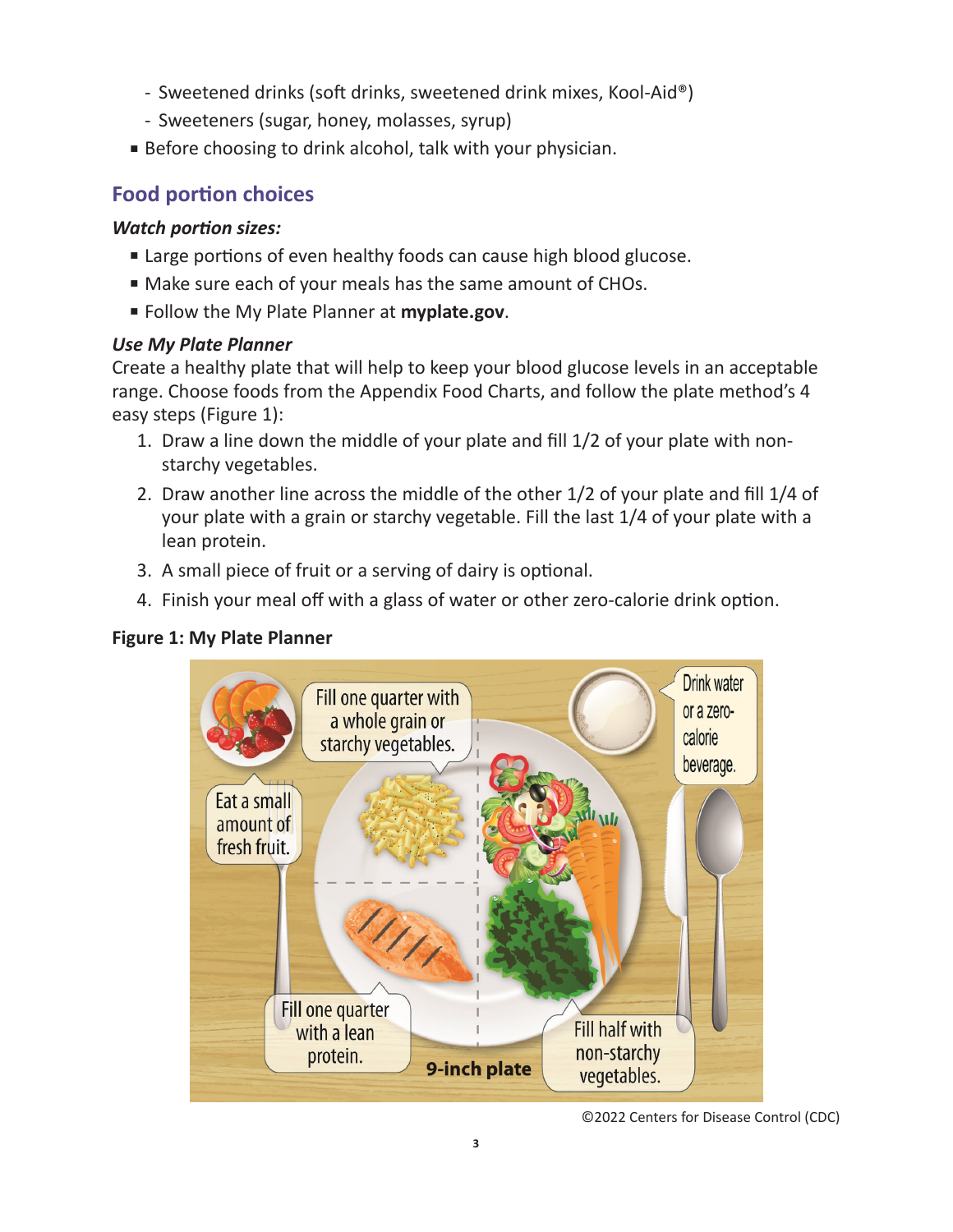## **Reading food labels**

Food labels have important information to help you manage your meal plan (Figure 2).

Since carbohydrates have a big impact on your blood glucose, it is important to keep track of how many carbohydrates you eat. Food labels use grams (g) to measure carbohydrates. 1 serving of carbohydrates is 15 grams. Your care team will talk to you about how many grams of carbohydrates per day are right for you.

| <b>Nutrition Facts</b>                                   |                        |                        |                 |                                                              |  |
|----------------------------------------------------------|------------------------|------------------------|-----------------|--------------------------------------------------------------|--|
| Serving Size 1/2 cup (80 grams)                          |                        |                        |                 |                                                              |  |
| Servings Per Container 4                                 |                        |                        |                 | 1. Find the serving size.                                    |  |
|                                                          |                        |                        |                 |                                                              |  |
| <b>Amount Per Serving</b>                                |                        |                        |                 |                                                              |  |
|                                                          |                        |                        |                 | 2. Find the calories (amount per serving).                   |  |
| Calories from Fat 0<br>Calories 110                      |                        |                        |                 | • Counting calories each day will help                       |  |
|                                                          |                        | % Daily Value*         |                 | you reach your weight loss goal.                             |  |
| Total Fat 0g                                             |                        |                        | $0\%$           |                                                              |  |
| Saturated Fat 0g                                         |                        |                        | 0%              |                                                              |  |
| Trans Fat 0g                                             |                        |                        | 0%              |                                                              |  |
| Cholesterol Og                                           |                        |                        | 0%              |                                                              |  |
| Sodium 115mg                                             |                        |                        | 5%              |                                                              |  |
| Total Carbohydrate 20g)                                  |                        |                        | $-7\%$          |                                                              |  |
| Dietary Fiber 4g                                         |                        |                        | 16%             | 3. Find the total carbohydrate per serving.                  |  |
| Sugars 0g                                                |                        |                        | 0%              | • A dietitian can teach you more about                       |  |
| Protein 7g                                               |                        |                        |                 | the amount of carbohydrate that fits<br>your specific needs. |  |
| Vitamin A                                                | 0%                     | Vitamin C 2%           |                 |                                                              |  |
|                                                          |                        |                        |                 |                                                              |  |
| Calcium                                                  | 4%                     | Iron                   | 10%             |                                                              |  |
| *Percent Daily Values are based on a 2,000 calorie diet. |                        |                        |                 |                                                              |  |
| Your daily values may be higher or lower depending on    |                        |                        |                 |                                                              |  |
| vour calorie needs:                                      |                        |                        |                 |                                                              |  |
|                                                          | Calories               | 2,000                  | 2,500           |                                                              |  |
| <b>Total Fat</b><br>Saturated Fat                        | Less than<br>Less than | 65g<br>20 <sub>g</sub> | 80g<br>25g      |                                                              |  |
| Cholesterol                                              | Less than              | 300mg                  | 300mg           |                                                              |  |
| Sodium                                                   | Less than              | 2,400mg                | 2,400mg         |                                                              |  |
| Total Carbohydrate                                       |                        | 300g                   | 375g            |                                                              |  |
| Dietary Fiber                                            |                        | 25g                    | 30 <sub>g</sub> |                                                              |  |
| Calories per gram:                                       |                        |                        |                 |                                                              |  |
| Fat 9                                                    | Carbohydrate 4         |                        | Protein 4       |                                                              |  |

#### **Figure 2: Food Nutrition Label**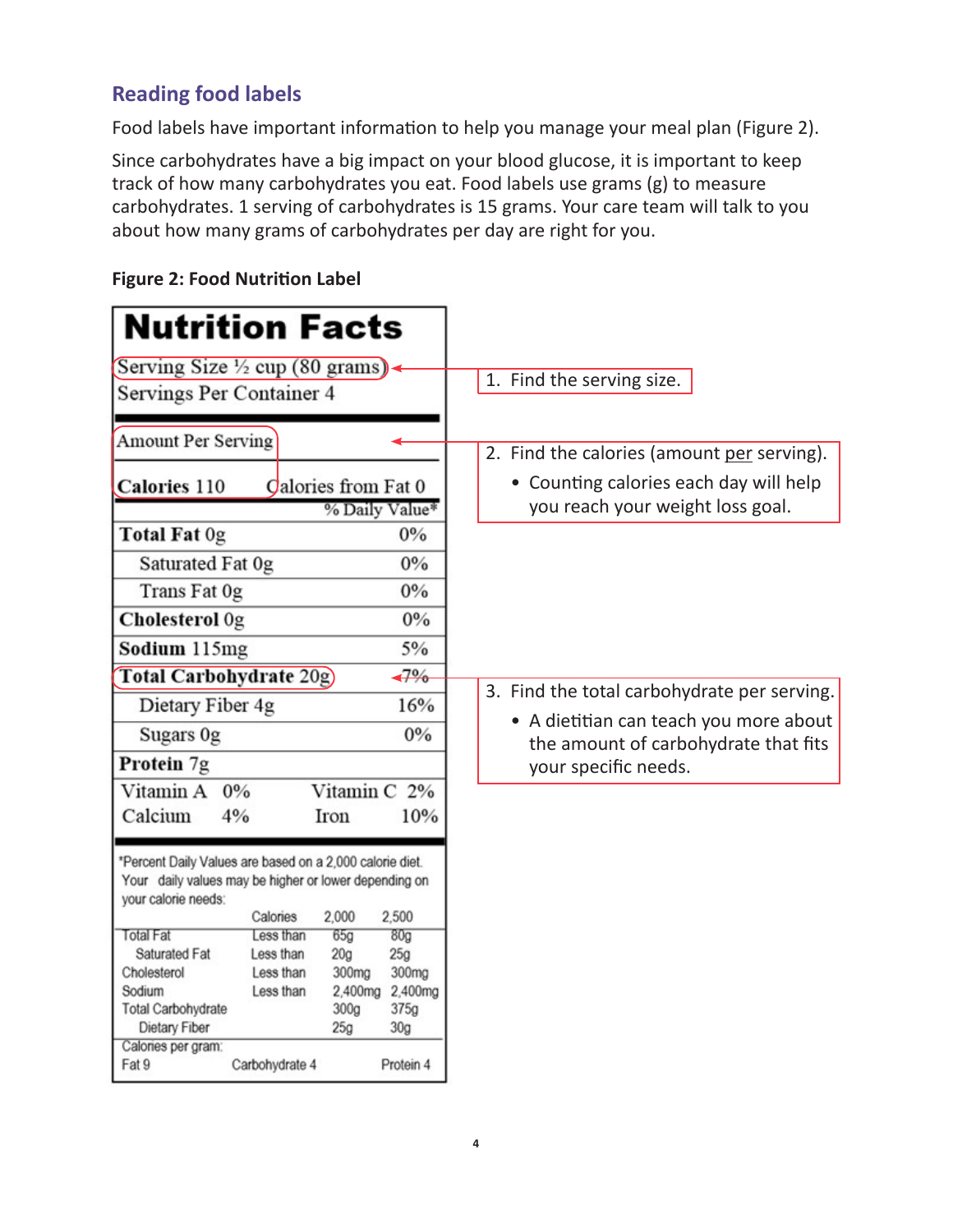# **A healthy menu example:**

| <b>Breakfast</b>                                                                               | Lunch                                                                                                                          | <b>Dinner</b>                                                                                                                                       | <b>Snack</b>                                  |
|------------------------------------------------------------------------------------------------|--------------------------------------------------------------------------------------------------------------------------------|-----------------------------------------------------------------------------------------------------------------------------------------------------|-----------------------------------------------|
| $\bullet$ 1/2 cup oatmeal<br>• 1 cup berries<br>• 1 cup skim milk<br>• 1 tbsp peanut<br>butter | • 2 slices whole<br>grain bread<br>• 3 ounces sliced<br>turkey<br>• 1 tbsp mustard<br>• 1 cup carrot sticks<br>• 1 small apple | • 3 to 4 ounces baked<br>fish<br>• 2/3 cup brown rice<br>· 1 cup cooked broccoli<br>• 1 cup salad<br>• 1 tbsp salad dressing<br>• 1 cup raspberries | $\bullet$ 1/3 cup hummus<br>• 1 cup cucumbers |

This menu example shows 3 to 4 servings of carbohydrates at each meal.

These are general guidelines. To create a meal plan for your specific needs, meet with an outpatient registered dietitian by calling the Northwestern Center for Lifestyle Medication at 312.695.2300 (TTY: 711) or the Center for Integrative Medication at 312.926.DOCS (3627). They can help you make an appointment for a personalized consultation.

For more information about diabetes:

- Call the American Diabetes Association (ADA) at 800.DIABETES (800.342.2383)
- Go to **diabetesfoodhub.org**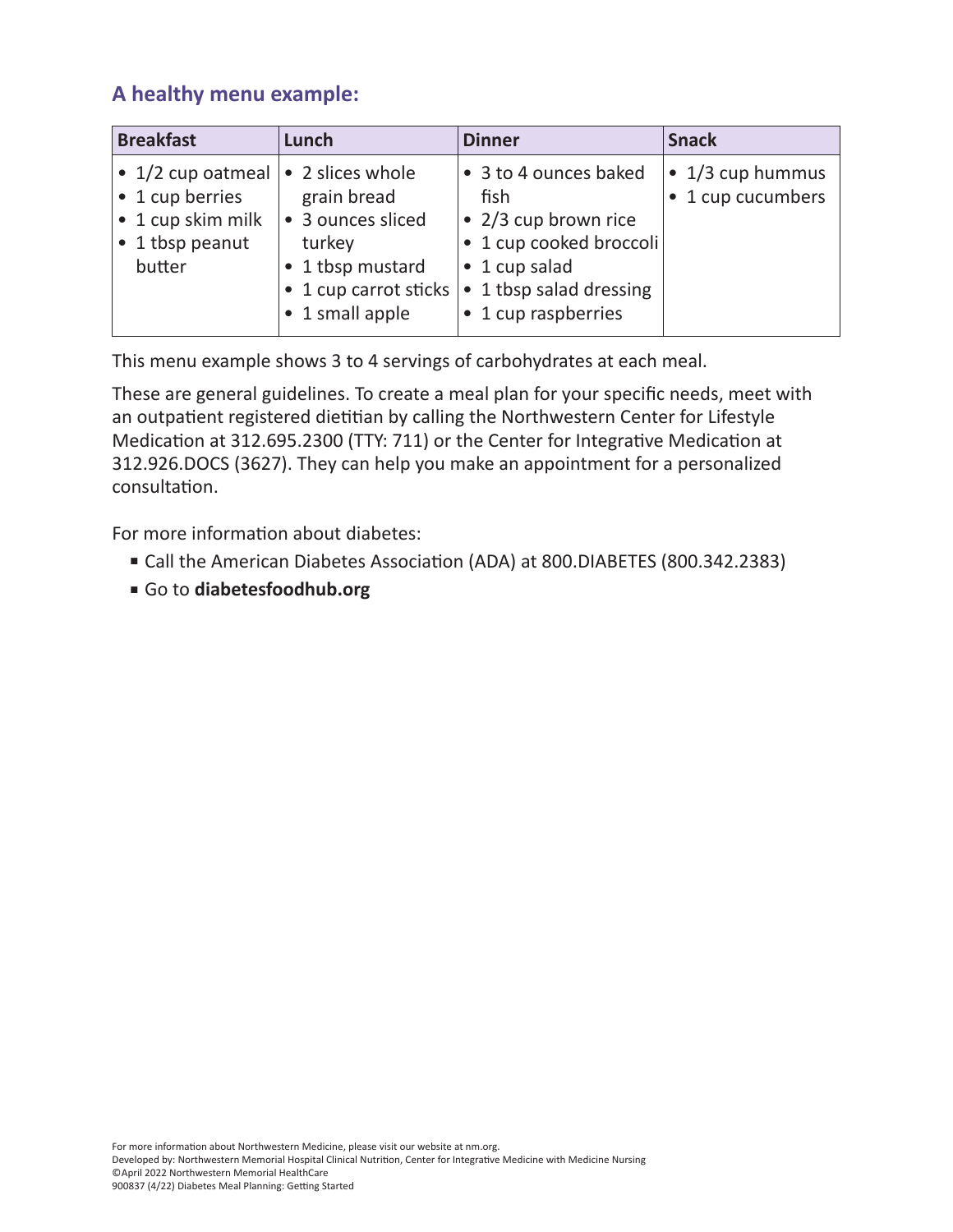# **Carbohydrates (CHO)**

Foods that increase your blood glucose:

| <b>Starch</b> (1 serving = 15 g of CHO)                                                                                                                                                                                                                                                                                                                                                                                                                                                                                                                                                                  | <b>Other Starches and Sweets</b><br>$(1$ serving = 15 g of CHO)                                                                                                                                                                                                                                                                                                                                                     |
|----------------------------------------------------------------------------------------------------------------------------------------------------------------------------------------------------------------------------------------------------------------------------------------------------------------------------------------------------------------------------------------------------------------------------------------------------------------------------------------------------------------------------------------------------------------------------------------------------------|---------------------------------------------------------------------------------------------------------------------------------------------------------------------------------------------------------------------------------------------------------------------------------------------------------------------------------------------------------------------------------------------------------------------|
| • 1 slice bread<br>• 6-inch tortilla<br>• 1/2 English muffin, hamburger bun or hot<br>dog bun<br>• 1 small pita<br>$\bullet$ 1/4 bagel (1 ounce)<br>• 1 waffle or pancake (4-inch round,<br>$1/4$ inch thick)<br>• 3/4 cup unsweetened, dry cereal<br>• 1/2 cup sweetened or bran cereal<br>• 1/2 cup cooked cereal (oatmeal, grits,<br>Kashi®, bulgur)<br>• 1/3 cup cooked pasta, rice, couscous,<br>quinoa<br>• 4 to 6 crackers (2-inch)<br>• 3/4 ounces (15 to 20) pretzels, snack<br>chips<br>• 3 cups light popcorn<br>• 3 tbsp flour (dry)                                                         | • 1/2 cup casserole or lasagna, macaroni<br>and cheese, pasta with meat sauce<br>1 cup broth-based soup<br>1/2 cup cream-based soup or chili<br>1 tbsp sugar, syrup, jam, jelly or honey<br>• 2 tbsp light syrup<br>2-inch square cake or brownie,<br>unfrosted<br>• 1 to 2 small cookies<br>• 1/2 cup ice cream, gelatin or frozen<br>yogurt<br>1/4 cup pudding, sherbet or sorbet<br>• 1/2 cup sugar-free pudding |
| <b>Fruit</b> (1 serving = 15 g of CHO)                                                                                                                                                                                                                                                                                                                                                                                                                                                                                                                                                                   | Milk (1 serving = 15 g of CHO)                                                                                                                                                                                                                                                                                                                                                                                      |
| • 1 small fresh fruit (tennis ball size)<br>$\bullet$ 1/2 large fruit<br>• 1/2 cup unsweetened applesauce<br>• 1/2 cup canned fruit in own juice or water<br>• 1/2 banana (4-inch length)<br>• 3/4 cup blueberries or blackberries<br>• 1 1/4 cup strawberries<br>• 1/3 cantaloupe or honeydew (1 cup cut)<br>1 wedge watermelon (1 inch thick)<br>17 medium grapes<br>1/2 small papaya<br>$\bullet$<br>1/2 grapefruit (large)<br>2 tbsp raisins or "craisins"<br>• 1/4 cup dried fruit pieces<br>3 dried plums, dates or figs<br>1/2 cup unsweetened juice<br>• 1/3 cup prune, grape or cranberry juice | • 1 cup fat-free, skim or reduced-fat milk<br>1 cup unsweetened soy milk<br>1 cup buttermilk<br>1 cup Lactaid™ milk<br>$\bullet$<br>1 cup kefir<br>6 ounces flavored plain yogurt<br>$\bullet$                                                                                                                                                                                                                      |

Not all food products are the same. Be sure to read the food labels of the foods you choose to get the correct serving size and nutritional information for that product.